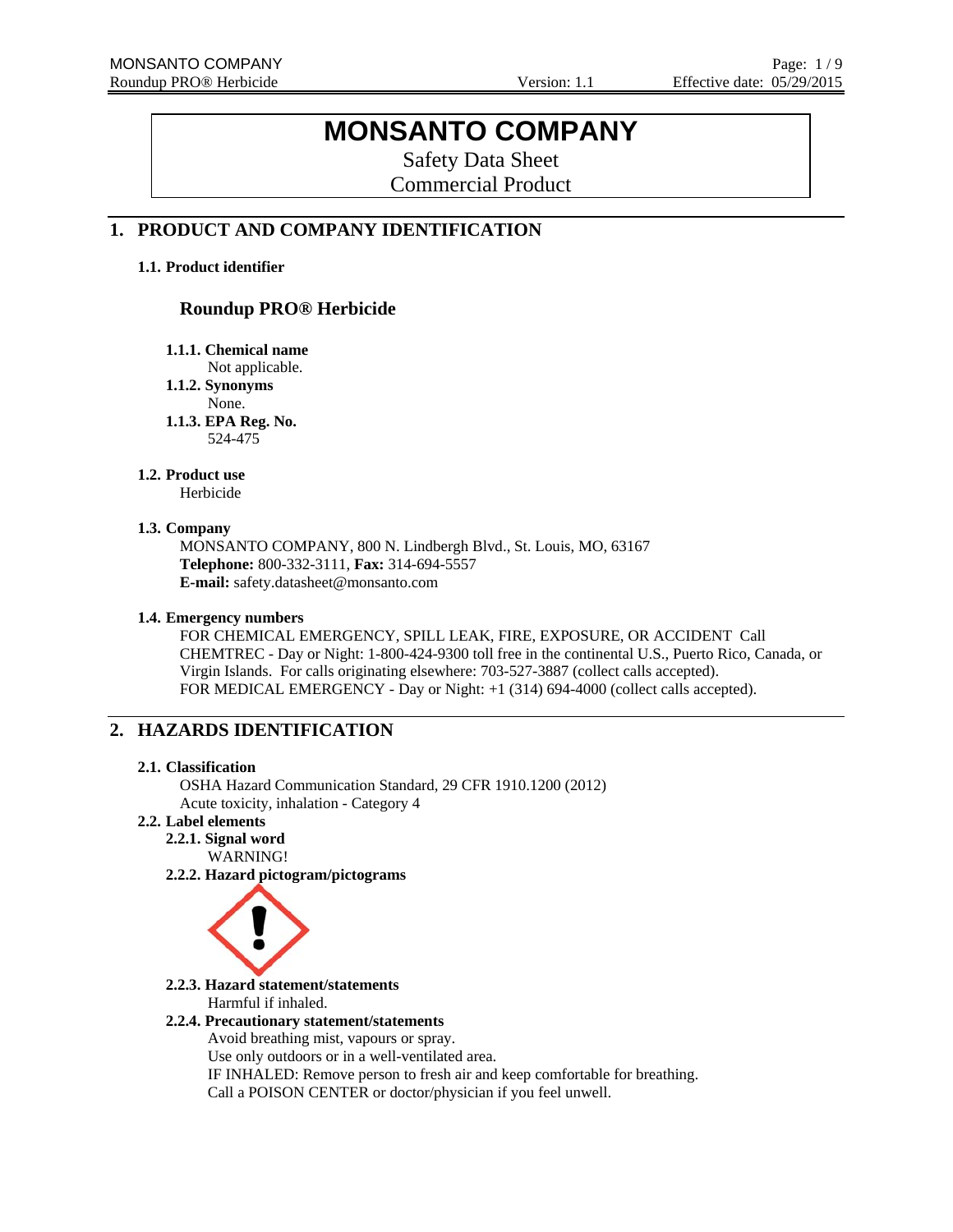### **2.3. Appearance and odour (colour/form/odour)**

Clear-Amber /Liquid / Sweet

### **2.4. OSHA Status**

This product is hazardous according to the OSHA Hazard Communication Standard, 29 CFR 1910.1200.

Refer to section 11 for toxicological and section 12 for environmental information.

# **3. COMPOSITION/INFORMATION ON INGREDIENTS**

### **Active ingredient**

Isopropylamine salt of N-(phosphonomethyl)glycine; {Isopropylamine salt of glyphosate}

### **Composition**

| <b>COMPONENT</b>                  | CAS No.    | % by weight (approximate) |
|-----------------------------------|------------|---------------------------|
| Isopropylamine salt of glyphosate | 38641-94-0 |                           |
| Other ingredients                 |            | 50                        |

Trade secret composition.

# **4. FIRST AID MEASURES**

Use personal protection recommended in section 8.

### **4.1. Description of first aid measures**

- **4.1.1. Eye contact:** If in eyes, hold eye open and rinse slowly and gently for 15-20 minutes. Remove contact lenses, if present, after first 5 minutes, then continue rinsing. Call a poison control center or doctor for treatment advice.
- **4.1.2. Skin contact:** Take off contaminated clothing. Rinse skin immediately with plenty of water for 15- 20 minutes. Call a poison control center or doctor for treatment advice.
- **4.1.3. Inhalation:** If inhaled, move person to fresh air. If person is not breathing, call emergency number or ambulance, then give artificial respiration, preferably mouth-to-mouth, if possible. Call a poison control center or doctor for treatment advice.
- **4.1.4. Ingestion:** Call poison control center or doctor immediately for treatment advice. Have person sip a glass of water if able to swallow. Do not induce vomiting unless told to do so by the poison center or doctor. Do not give anything by mouth to an unconscious person.

### **4.2. Most important symptoms and effects, both acute and delayed**

- **4.2.1. Eye contact, short term:** May cause temporary eye irritation.
- **4.2.2. Skin contact, short term:** Not expected to produce significant adverse effects when recommended use instructions are followed.
- **4.2.3. Inhalation, short term:** Not expected to produce significant adverse effects when recommended use instructions are followed.
- **4.2.4. Single ingestion:** Not expected to produce significant adverse effects when recommended use instructions are followed.

### **4.3. Indication of any immediate medical attention and special treatment needed**

**4.3.1. Advice to doctors:** This product is not an inhibitor of cholinesterase.

**4.3.2. Antidote:** Treatment with atropine and oximes is not indicated.

# **5. FIRE-FIGHTING MEASURES**

**5.1. Extinguishing media**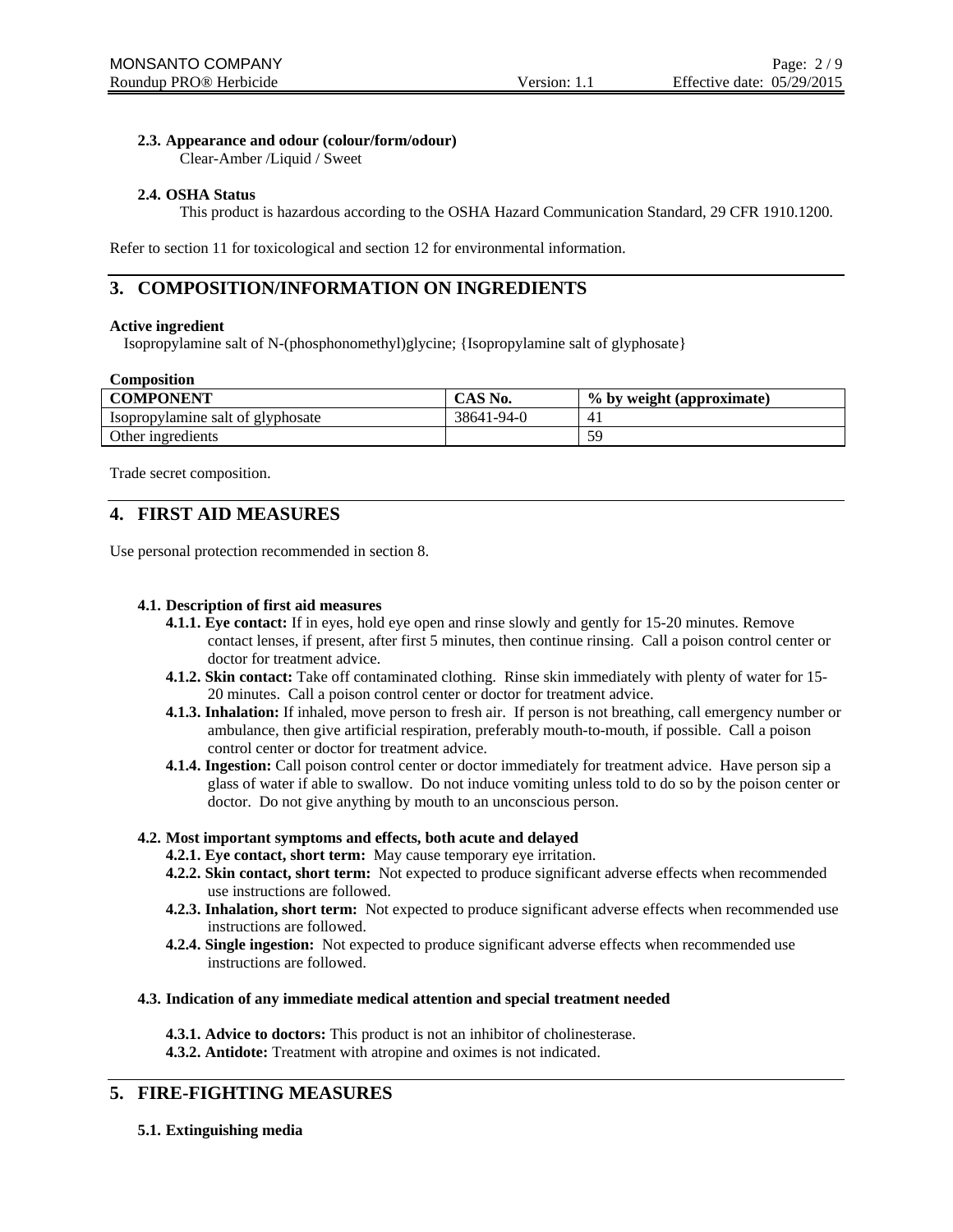**5.1.1. Recommended**: Water, foam, dry chemical, carbon dioxide (CO2)

### **5.2. Special hazards**

### **5.2.1. Unusual fire and explosion hazards**

Minimise use of water to prevent environmental contamination.

Environmental precautions: see section 6.

### **5.2.2. Hazardous products of combustion**

Carbon monoxide (CO), phosphorus oxides (PxOy), nitrogen oxides (NOx)

**5.3. Fire fighting equipment:** Self-contained breathing apparatus. Equipment should be thoroughly decontaminated after use.

### **5.4. Flash point**

Does not flash.

# **6. ACCIDENTAL RELEASE MEASURES**

### **6.1. Environmental precautions**

SMALL QUANTITIES: Low environmental hazard. LARGE QUANTITIES: Minimise spread. Keep out of drains, sewers, ditches and water ways.

### **6.2. Methods for cleaning up**

SMALL QUANTITIES: Flush spill area with water. LARGE QUANTITIES: Absorb in earth, sand or absorbent material. Dig up heavily contaminated soil. Collect in containers for disposal. Refer to section 7 for types of containers. Flush residues with small quantities of water. Minimise use of water to prevent environmental contamination.

Refer to section 13 for disposal of spilled material. Use handling recommendations in Section 7 and personal protection recommendations in Section 8.

# **7. HANDLING AND STORAGE**

Good industrial practice in housekeeping and personal hygiene should be followed.

### **7.1. Precautions for safe handling**

Avoid contact with eyes. When using do not eat, drink or smoke. Wash hands thoroughly after handling or contact. Wash contaminated clothing before re-use. Thoroughly clean equipment after use. Do not contaminate drains, sewers and water ways when disposing of equipment rinse water. Refer to section 13 of the safety data sheet for disposal of rinse water.

### **7.2. Conditions for safe storage**

 Minimum storage temperature: -15 °C Maximum storage temperature: 50 °C **Compatible materials for storage**: stainless steel, fibreglass, plastic, glass lining **Incompatible materials for storage**: galvanised steel, unlined mild steel, see section 10. Keep out of reach of children. Keep away from food, drink and animal feed.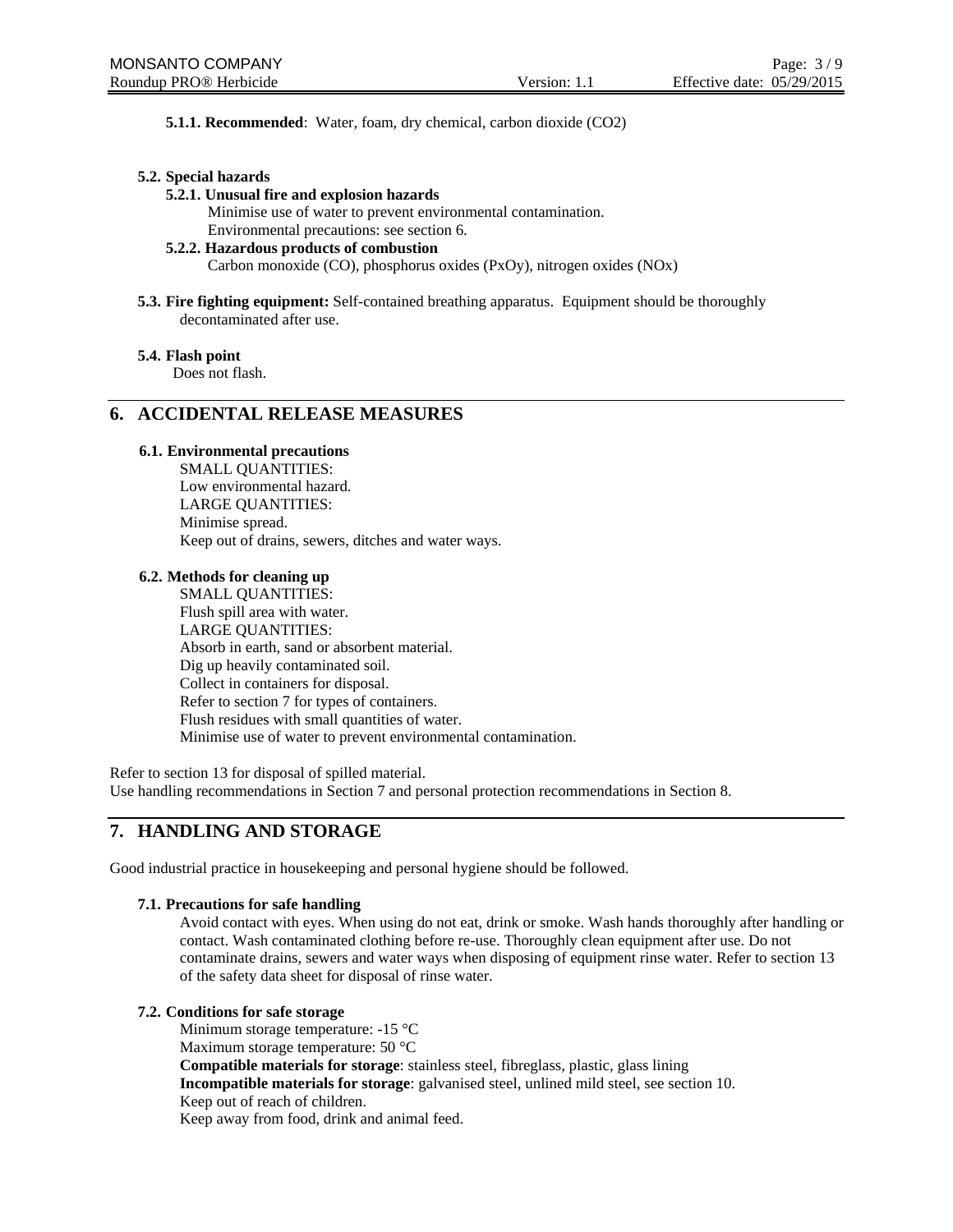Keep only in the original container. Keep container tightly closed in a cool, well-ventilated place. Partial crystallization may occur on prolonged storage below the minimum storage temperature. If frozen, place in warm room and shake frequently to put back into solution. Minimum shelf life: 5 years.

# **8. EXPOSURE CONTROLS/PERSONAL PROTECTION**

### **8.1. Airborne exposure limits**

| <b>Components</b>                 | <b>Exposure Guidelines</b>                                    |
|-----------------------------------|---------------------------------------------------------------|
| Isopropylamine salt of glyphosate | No specific occupational exposure limit has been established. |
| Other ingredients                 | No specific occupational exposure limit has been established. |

**8.2. Engineering controls:** Provide local exhaust ventilation.

### **8.3. Recommendations for personal protective equipment**

- **8.3.1. Eye protection:** If there is significant potential for contact: Wear chemical goggles.
- **8.3.2. Skin protection:** No special requirement when used as recommended. If repeated or prolonged contact: Wear chemical resistant gloves. Applicators and other handlers must wear: Wear long sleeved shirt, long pants and shoes with socks.
- **8.3.3. Respiratory protection:** No special requirement when used as recommended.

When recommended, consult manufacturer of personal protective equipment for the appropriate type of equipment for a given application.

# **9. PHYSICAL AND CHEMICAL PROPERTIES**

These physical data are typical values based on material tested but may vary from sample to sample. Typical values should not be construed as a guaranteed analysis of any specific lot or as specifications for the product.

| Colour/colour range:                            | Clear - Amber                |
|-------------------------------------------------|------------------------------|
| Odour:                                          | Sweet                        |
| Form:                                           | Liquid                       |
| Physical form changes (melting, boiling, etc.): |                              |
| Melting point:                                  | Not applicable.              |
| Boiling point:                                  | No data.                     |
| Flash point:                                    | Does not flash.              |
| Explosive properties:                           | No explosive properties      |
| Auto ignition temperature:                      | 452 °C                       |
| Self-accelerating decomposition                 | No data.                     |
| temperature (SADT):                             |                              |
| Oxidizing properties:                           | No data.                     |
| Specific gravity:                               | 1.169 @ 20 °C / 15.6 °C      |
| Vapour pressure:                                | 25 mmHg 24 °C                |
| Vapour density:                                 | Not applicable.              |
| Evaporation rate:                               | No data.                     |
| Dynamic viscosity:                              | $73.2$ mPa $\cdot$ s         |
| Kinematic viscosity:                            | 62.47 cSt @ 20 °C            |
| Density:                                        | 1.17 g/cm3 @ 20 $^{\circ}$ C |
| Solubility:                                     | Water: Completely miscible.  |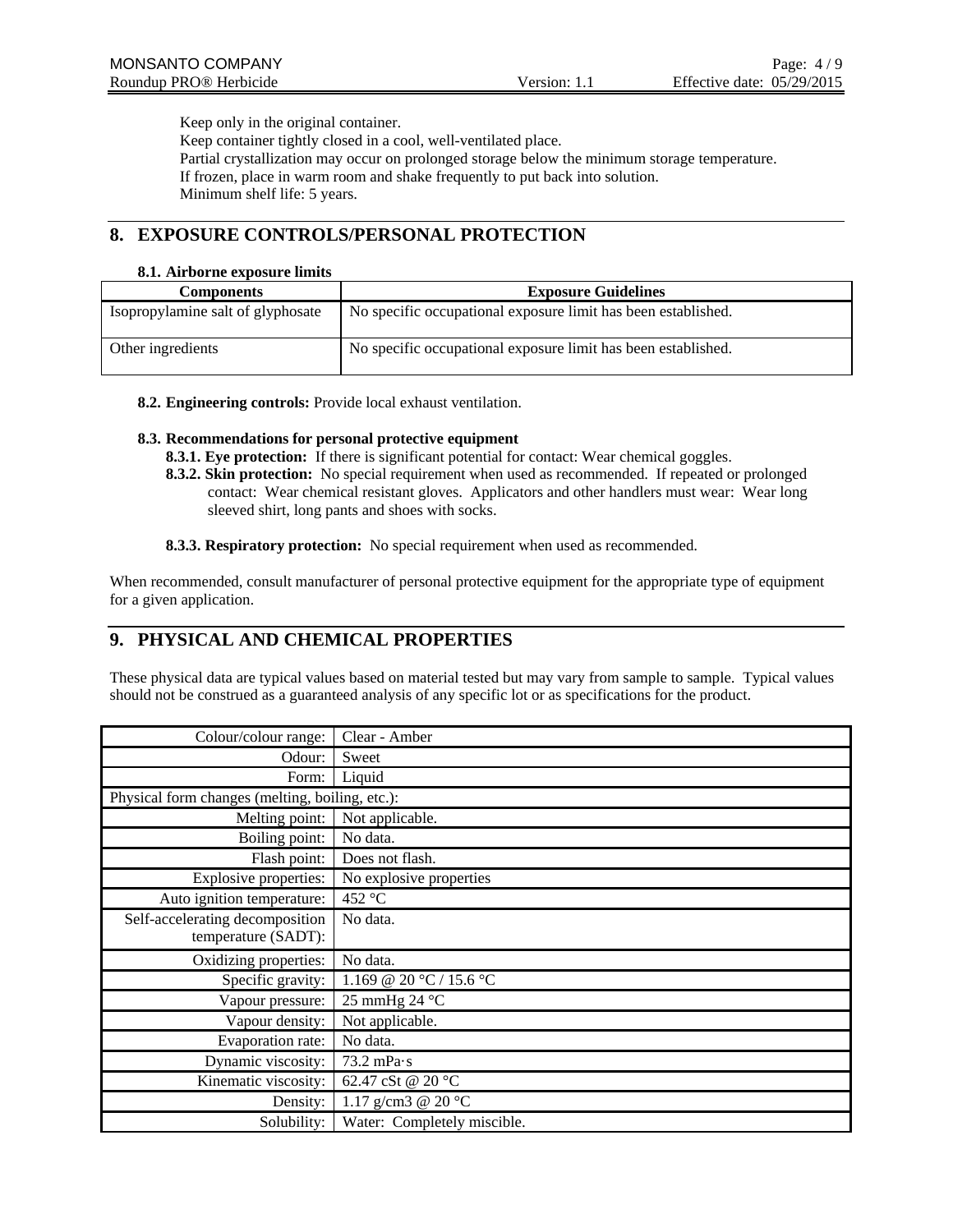pH: 4.4 - 5.0 @ 80 g/l Partition coefficient:  $\log Pow: < -3.2 \otimes 25 \degree C$  (glyphosate)

# **10. STABILITY AND REACTIVITY**

### **10.1. Reactivity**

Reacts with galvanised steel or unlined mild steel to produce hydrogen, a highly flammable gas that could explode.

### **10.2. Stability**

Stable under normal conditions of handling and storage.

### **10.3. Possibility of hazardous reactions**

Reacts with galvanised steel or unlined mild steel to produce hydrogen, a highly flammable gas that could explode.

### **10.4.Incompatible materials**

galvanised steel;unlined mild steel;see section 10.; Compatible materials for storage: see section 7.2.

### **10.5. Hazardous decomposition**

Thermal decomposition: Hazardous products of combustion: see section 5.

### **11. TOXICOLOGICAL INFORMATION**

This section is intended for use by toxicologists and other health professionals.

### **Likely routes of exposure:** Skin contact, eye contact

### **Potential health effects**

**Eye contact, short term:** May cause temporary eye irritation. **Skin contact, short term:** Not expected to produce significant adverse effects when recommended use instructions are followed. **Inhalation, short term:** Not expected to produce significant adverse effects when recommended use instructions are followed. **Single ingestion:** Not expected to produce significant adverse effects when recommended use instructions are followed.

Data obtained on product and components are summarized below.

# **Acute oral toxicity**

**Rat, LD50**: 5,108 mg/kg body weight

# Practically non-toxic.

# **Acute dermal toxicity**

**Rat, LD50 (limit test)**: > 5,000 mg/kg body weight

Practically non-toxic. No mortality.

### **Acute inhalation toxicity**

**Rat, LC50, 4 hours, aerosol**: 2.9 mg/L

Other effects: weight loss, breathing difficulty

Practically non-toxic.

### **Skin irritation**

### **Rabbit, 6 animals, OECD 404 test**:

Days to heal: 3 Primary Irritation Index (PII): 0.5/8.0 Essentially non irritating.

### **Eye irritation**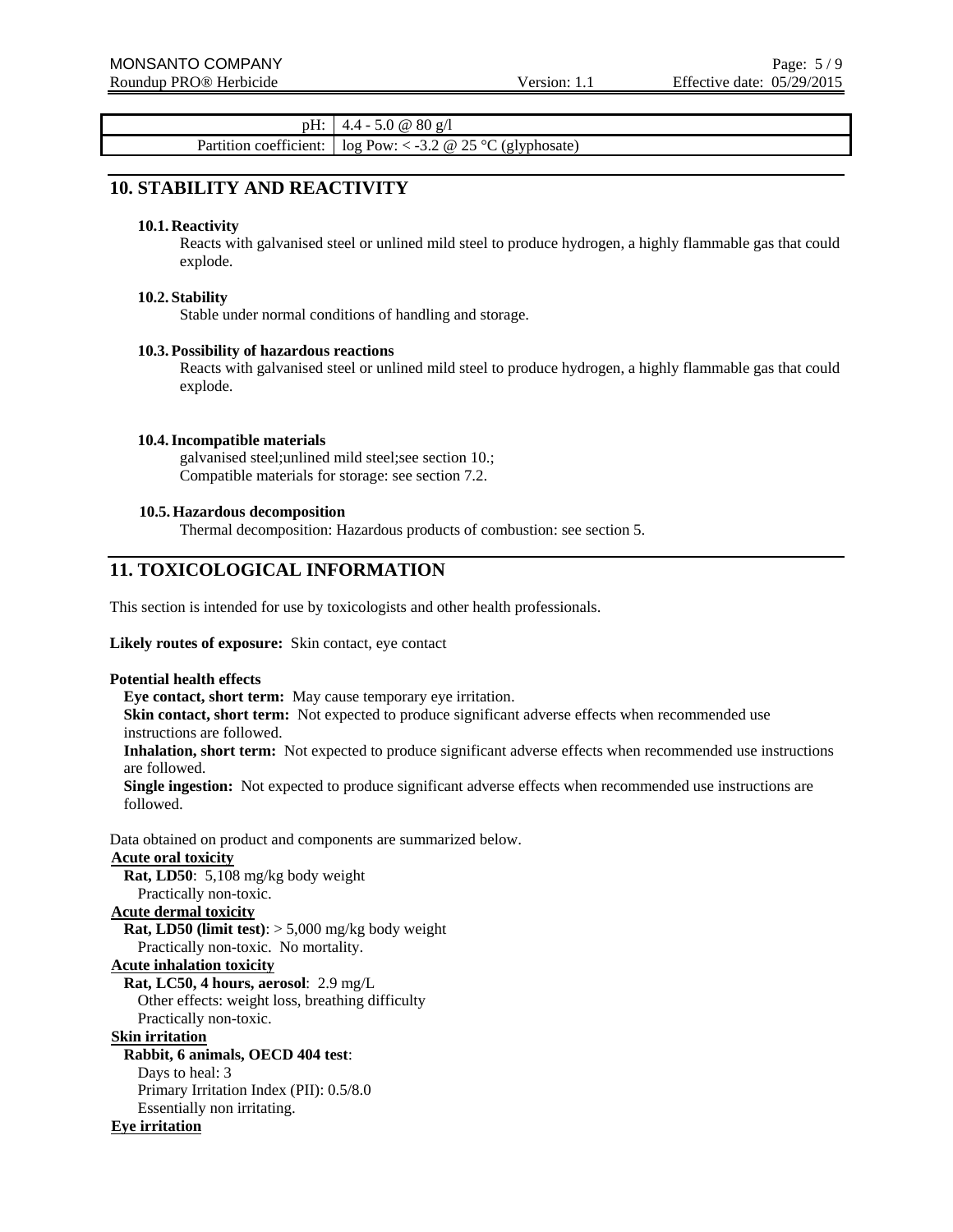**Rabbit, 6 animals, OECD 405 test**:

Days to heal: 3

Slight irritation.

# **Skin sensitization**

**Guinea pig, 3-induction Buehler test**:

Positive incidence: 0 %

### **N-(phosphonomethyl)glycine; { glyphosate acid}**

### **Genotoxicity**

Not genotoxic.

### **Carcinogenicity**

Not carcinogenic in rats or mice.

### **Reproductive/Developmental Toxicity**

Developmental effects in rats and rabbits only in the presence of significant maternal toxicity. Reproductive effects in rats only in the presence of significant maternal toxicity.

# **12. ECOLOGICAL INFORMATION**

This section is intended for use by ecotoxicologists and other environmental specialists.

```
Aquatic toxicity, fish
 Rainbow trout (Oncorhynchus mykiss):
    Acute toxicity, 96 hours, static, LC50: 5.4 mg/L 
    Moderately toxic. 
 Bluegill sunfish (Lepomis macrochirus):
    Acute toxicity, 96 hours, static, LC50: 7.3 mg/L 
    Moderately toxic. 
Aquatic toxicity, invertebrates
  Water flea (Daphnia magna):
    Acute toxicity, 48 hours2, static, EC50: 11 mg/L 
    Slightly toxic. 
Avian toxicity
 Mallard duck (Anas platyrhynchos):
    Dietary toxicity, 5 days, LC50: > 5,620 mg/kg diet
    Practically non-toxic. 
 Bobwhite quail (Colinus virginianus):
    Dietary toxicity, 5 days, LC50: > 5,620 mg/kg diet
    Practically non-toxic. 
Arthropod toxicity
 Honey bee (Apis mellifera):
    Oral/contact, 48 hours, LD50: > 100 µg/bee 
    Practically non-toxic. 
Soil organism toxicity, invertebrates
 Earthworm (Eisenia foetida):
    Acute toxicity, 14 days, LC50: > 1,250 mg/kg soil
    Practically non-toxic.
```
### **Similar formulation**

**Aquatic toxicity, algae/aquatic plants**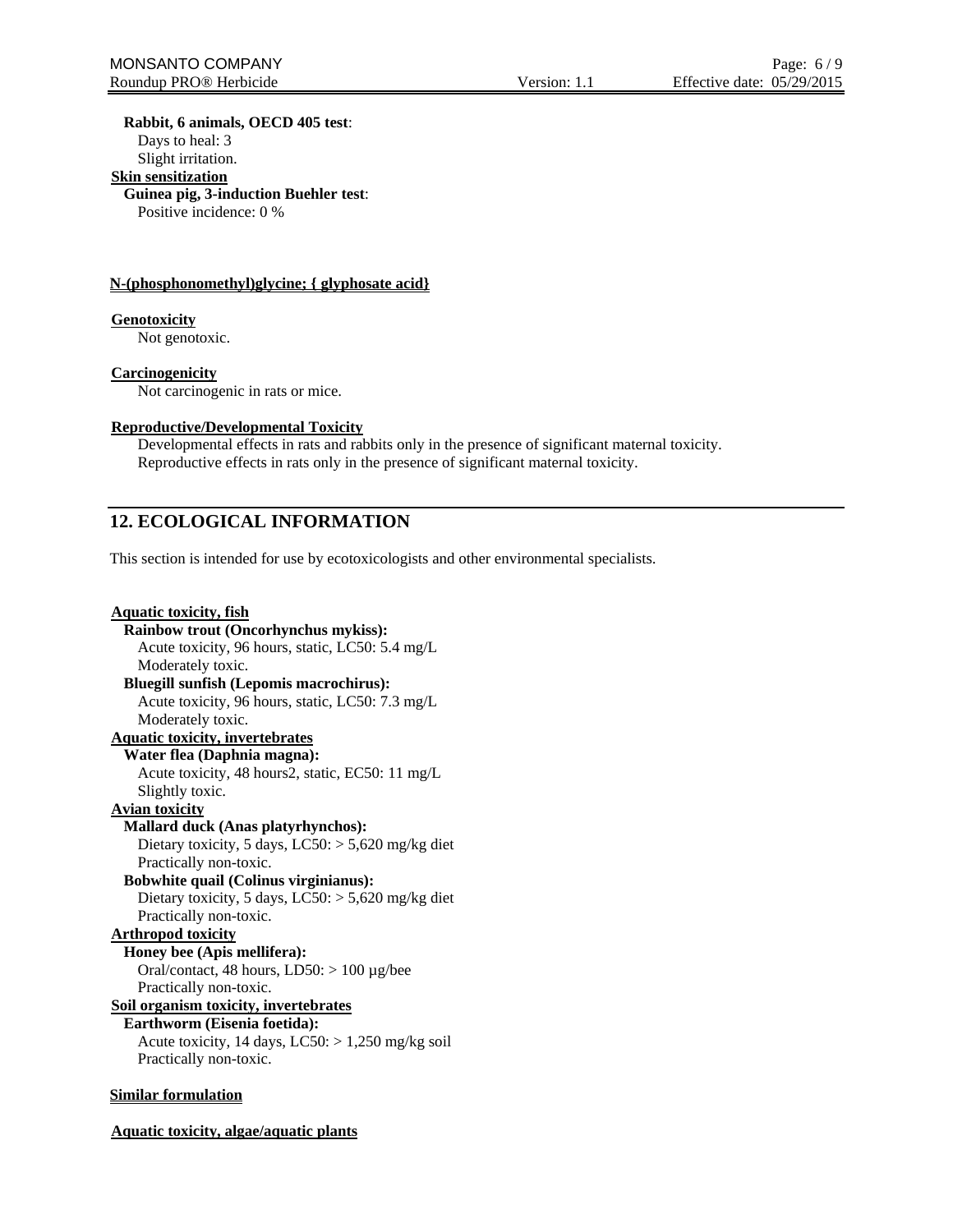### **Green algae (Selenastrum capricornutum):**

Acute toxicity, 72 hours, static, EbC50 (biomass): 12.4 mg/L Slightly toxic.

**Green algae (Selenastrum capricornutum):** Acute toxicity, 72 hours, static, NOEC: 6.3 mg/L

### **Similar formulation**

### **Soil organism toxicity, microorganisms**

### **Nitrogen and carbon transformation test:**

30 L/ha, 28 days: Less than 25% effect on nitrogen or carbon transformation processes in soil.

### **N-(phosphonomethyl)glycine; { glyphosate acid}**

### **Avian toxicity**

### **Bobwhite quail (Colinus virginianus):** Dietary toxicity, 5 days, LC50: > 4,640 mg/kg diet No more than slightly toxic.

**Mallard duck (Anas platyrhynchos):** Dietary toxicity, 5 days, LC50: > 4,640 mg/kg diet No more than slightly toxic.

### **Bobwhite quail (Colinus virginianus):**

Acute oral toxicity, single dose,  $LD50: > 3,851$  mg/kg body weight Practically non-toxic.

### **Bioaccumulation**

### **Bluegill sunfish (Lepomis macrochirus):**

Whole fish:  $BCF: < 1$ 

No significant bioaccumulation is expected.

### **Dissipation Soil, field:**

Half life: 2 - 174 days Koc: 884 - 60,000 L/kg Adsorbs strongly to soil. **Water, aerobic:** Half life: < 7 days

# **13. DISPOSAL CONSIDERATIONS**

### **13.1.Waste treatment methods**

### **13.1.1. Product**

Excess product may be disposed of by agricultural use according to label instructions. Keep out of drains, sewers, ditches and water ways. Recycle if appropriate facilities/equipment available. Burn in proper incinerator. Follow all local/regional/national/international regulations.

### **13.1.2. Container**

See the individual container label for disposal information. Emptied containers retain vapour and product residue. Observe all labeled safeguards until container is cleaned, reconditioned or destroyed. Empty packaging completely. Triple or pressure rinse empty containers. Do NOT contaminate water when disposing of rinse waters. Store for collection by approved waste disposal service. Ensure packaging cannot be reused. Do NOT re-use containers. Recycle if appropriate facilities/equipment available. Follow all local/regional/national/international regulations.

Use handling recommendations in Section 7 and personal protection recommendations in Section 8.

# **14. TRANSPORT INFORMATION**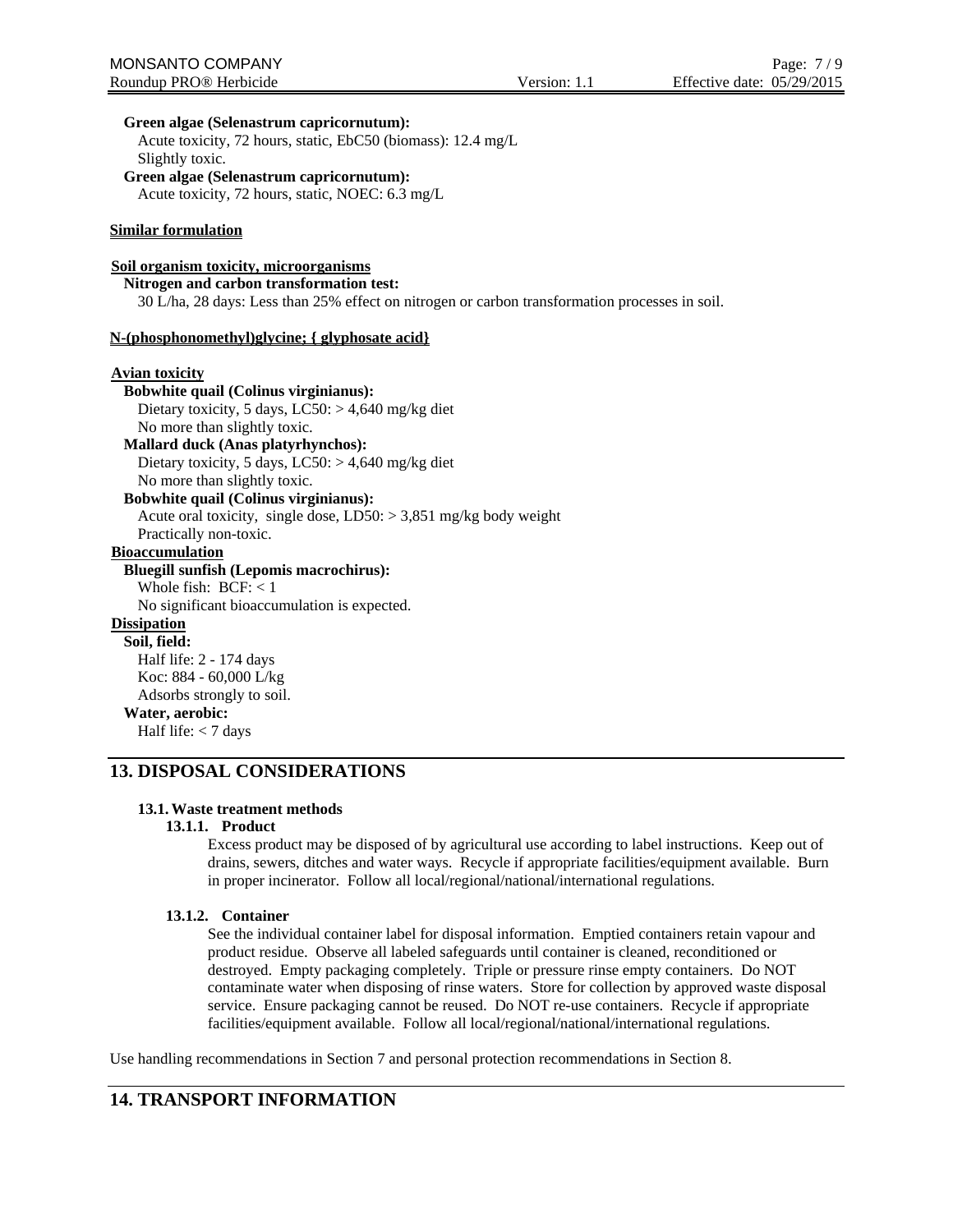The data provided in this section is for information only. Please apply the appropriate regulations to properly classify your shipment for transportation.

### **14.1. US Dept. of Transportation (DOT) Hazardous Materials Regulations (49 CFR Parts 105-180)**

| Proper Shipping Name | Not regulated for domestic ground transportation. () |
|----------------------|------------------------------------------------------|
| (Technical Name if   |                                                      |
| required):           |                                                      |

### **14.2.IMDG Code**

| Proper Shipping Name | Not regulated for transport under IMO Regulations () |
|----------------------|------------------------------------------------------|
| (Technical Name if)  |                                                      |
| required):           |                                                      |

### **14.3.IATA/ICAO**

# **15. REGULATORY INFORMATION**

### **15.1.Environmental Protection Agency**

### **15.1.1. TSCA Inventory**

All components are on the US EPA's TSCA Inventory

### **15.1.2. SARA Title III Rules**

Section 311/312 Hazard Categories: Immediate Section 302 Extremely Hazardous Substances: Not applicable. Section 313 Toxic Chemical(s): Not applicable.

### **15.1.3. CERCLA Reportable quantity**

Not applicable.

### **15.1.4. Federal Insecticide, Fungicide, Rodenticide Act (FIFRA)**

This chemical is a pesticide product registered by the United States Environmental Protection Agency and is subject to certain labeling requirements under federal pesticide law. These requirements differ from the classification criteria and hazard information required for safety data sheets (SDS), and for workplace labels of non-pesticide chemicals. The hazard information required on the pesticide label is reproduced below. The pesticide label also includes other important information, including directions for use.

CAUTION! CAUSES EYE IRRITATION

Acute oral toxicity: FIFRA category IV. Acute dermal toxicity: FIFRA category IV. Acute inhalation toxicity: FIFRA category IV. Skin irritation: FIFRA category IV. Eye irritation: FIFRA category III.

# **16. OTHER INFORMATION**

The information given here is not necessarily exhaustive but is representative of relevant, reliable data. Follow all local/regional/national/international regulations.